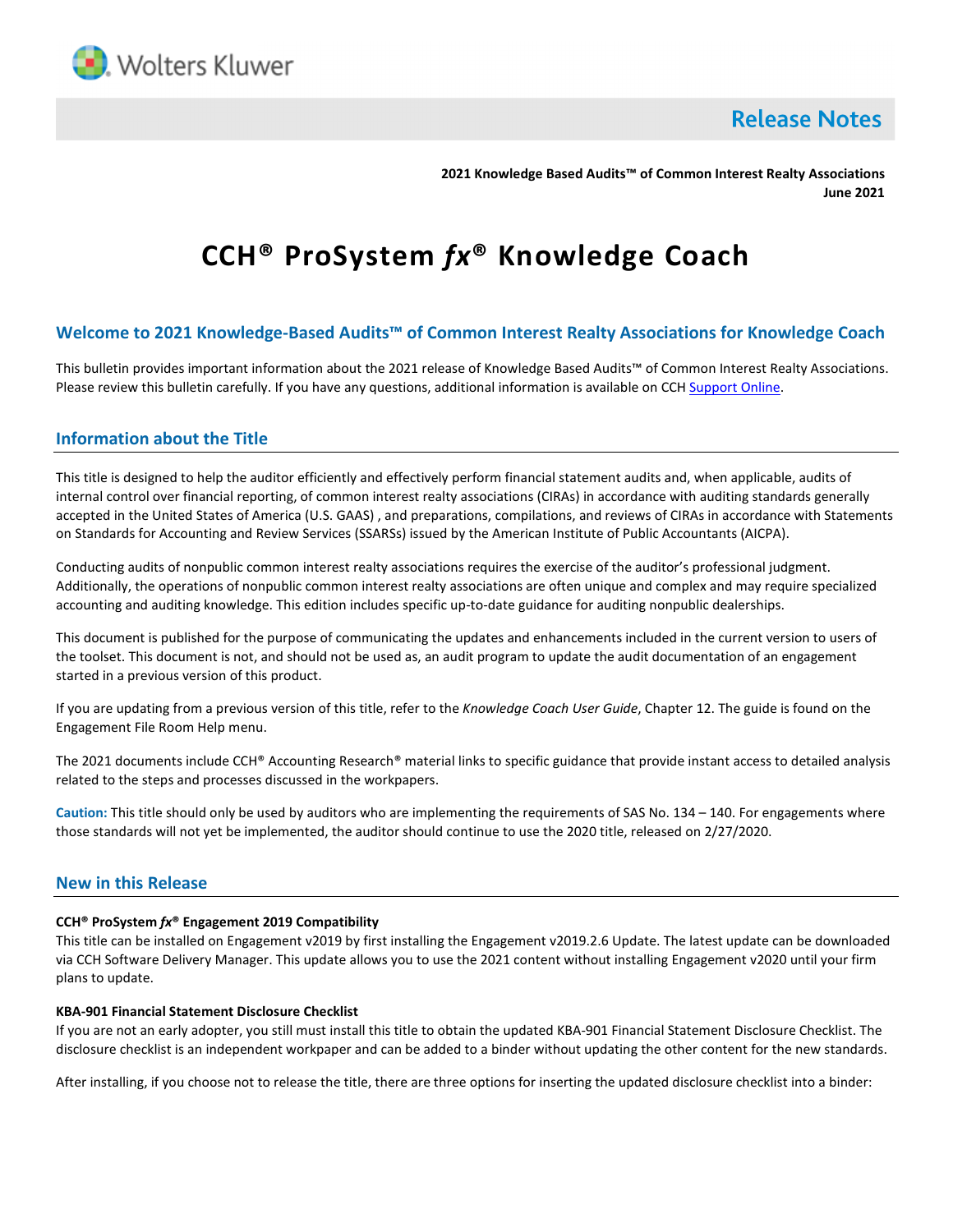**Note:** Each of these options requires a staff member or group to have the "Insert Workpapers from Unreleased Titles" right, which can be assigned in the ADMIN module. The staff with this right are identified as "select staff members" in the options below.

- Select staff members can insert the updated checklist and delete the existing checklist from the binder. The new checklist will not include any of the prior responses. However, the user can refer to the checklist in the prior year binder and copy/paste any relevant information.
- Select staff members can use the Update Knowledge Coach Content feature to update to the 2021 checklist. To do this, first check in all workpapers except KBA-901 Financial Statement Disclosures Checklists to avoid accidentally updating other workpapers. Then, right-click on KBA-901 in the binder and select **Update Knowledge Coach Content > Update Selected Knowledge Coach Workpapers** to update only the disclosure checklist to the 2021 version. This option retains responses from the prior year other than the tailoring questions (table of contents).

**Note**: If other forms are accidently updated, the changes cannot be undone.

• Select staff members can create a binder template with just the updated disclosure checklist. Then, other staff members can copy and paste the disclosure checklist from the template into the client engagement binders. The new checklist will not include any of the prior responses. However, the user can refer to the checklist in the prior year binder and copy/paste any relevant information.

#### **2021 Edition of Knowledge-Based Audits of Common Interest Realty Associations**

This edition features numerous enhancements, including:

- Updated functionality for KBA-901 to provide a new, streamlined approach to tailoring.
- Adding a new tailoring question, "Is the auditor engaged to report on Key Audit Matters?" to AUD-100 that will flow out to multiple forms to show/hide steps. Please review KCO-003 Answer Effects for the Engagement-Level Tailoring Questions Workpaper to view the functionality of this new tailoring question.
- Adding new columns to document "Key Audit Matters" in KBA-102. These new columns will show/hide based on the new tailoring question in AUD-100.
- Adding new default answers in KBA-103 for columns 13, 14, and 15 based on answers in column 12.
- Adding sorting to the "Communication of Internal Control Deficiencies" table in KBA-103. The flow of deficiencies to this table will now be automatically sorted based on the text in the Deficiency No. column in the first table.
- Modifying the answer floatie in the conclusion section of KBA-303 from "No" to "No Inconsistencies Noted."
- Adding a new default answer in Column 7, "CR" in KBA-502. If a user selects "Yes" to one of the questions below in AUD 100 and selects "No" in Column 5 of KBA 502, "Controls Selected for Testing of Operating Effectiveness," then CR will default to "Max."
	- Has the auditor been engaged to perform an integrated audit (i.e., an audit of internal control over financial reporting that is integrated with the audit of financial statements)?
	- Does the auditor intend to test the operating effectiveness of internal controls over financial reporting?
- Adding columns to KBA-503 for relevant assertions and inherent risk assessment that will flow from KBA-502. Also changing functionality so that the user selects which audit areas to flow from KBA-502.
- Modifying the header in the second column of, "Section I: Risk Assessment Procedures and Related Activities" to now read, "Does the Factor Exist Yes/No" to avoid confusion on how this column should be documented.
- Removing colons from workpaper names so that users may publish or save forms outside of engagement without receiving the error message for an invalid character.
- Enhancing instructions and procedures throughout the toolset to improve workflow.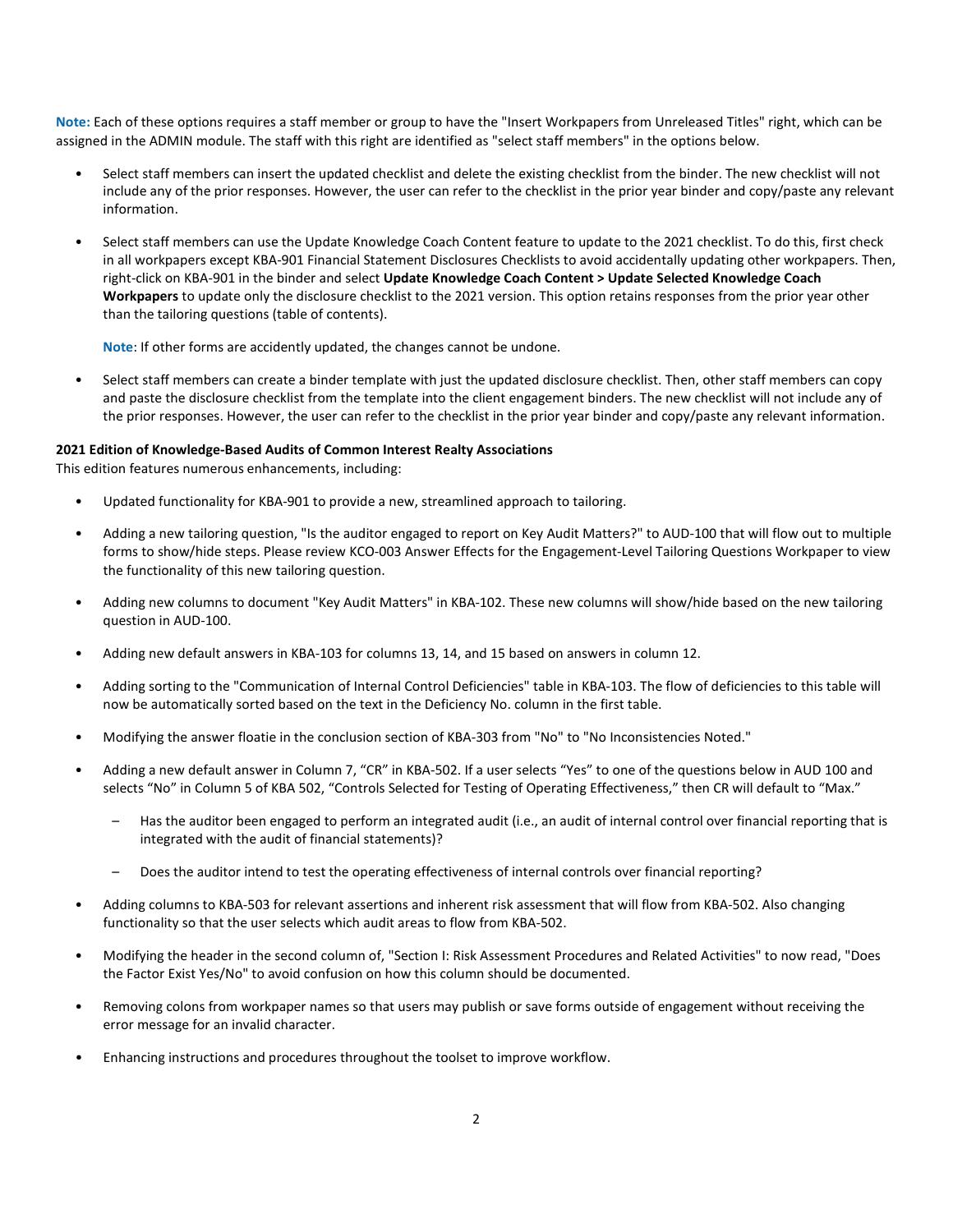- Adding new AUDs, CORs, and RESs as follows:
	- AID-841 Analysis of Service Auditor Report
	- COR-818 Request for Confirmation of Multiemployer Defined Benefit Plan Information
	- COR-907 Communication to Entity with Significant Deficiencies and/or Material Weaknesses: Review of Interim Financial Information
	- RPT-0904A Unmodified Opinion: Emphasis-of-Matter Paragraph Related to Going Concern: Substantial Doubt has Been Alleviated
	- RPT-0959 Unmodified Opinion: Includes Key Audit Matters, Emphasis-of-Matter and Other-Matter Paragraphs
	- RES-028 Implementing New Accounting Principles
	- RES-029 Determining and Communicating Key Audit Matters (KAMs) Decision Tree

[Click here](http://support.cch.com/updates/KnowledgeCoach/pdf/guides_tab/2021%20CIRA%20Audit%20Title%20Overview%20for%20Knowledge%20Coach%20Users.pdf) for the 2021 Audits of Common Interest Realty Associations Title Overview for Knowledge Coach Users.

In addition, forms and practice aids throughout have been updated to include new examples and tips, and where applicable, to take into account new literature, standards, and developments, reflected in the following current audit and accounting guidance:

- FASB Accounting Standards Codification™ as of March 31, 2021, through Accounting Standards Update No. 2021-03
- AICPA Statement on Auditing Standards (SAS) No. 134, Auditor Reporting and Amendments, Including Amendments Addressing Disclosures in the Audit of Financial Statements
- SAS No. 135, Omnibus Statement on Auditing Standards 2019
- SAS No. 137, The Auditor's Responsibilities Relating to Other Information Included in Annual Reports
- SAS No. 138, Amendments to the Description of the Concept of Materiality
- SAS No. 139, Amendments to AU-C Sections 800, 805, and 810 to Incorporate Auditor Reporting Changes From SAS No. 134
- SAS No. 140, Amendments to AU-C Sections 725, 730, 930, 935, and 940 to Incorporate Auditor Reporting Changes From SAS Nos. 134 and 137
- AICPA Ethics Interpretation, Information System Services (ET sec.1.295.145)
- AU-C 930, Interim Financial Information
- AU-C 940, An Audit of Internal Control Over Financial Reporting That Is Integrated With an Audit of Financial Statements

## **Best Practices**

- Save changes to workpapers before closing the workpaper or the binder to ensure data is correctly updated.
- If Microsoft® Word crashes when using Knowledge Coach, before closing the binder, use the **Save Knowledge Coach Answers** option in the binder view under the Tools menu. This saves all data in the tables.
- You can view other Knowledge Coach Best Practices on ou[r Web](https://support.cch.com/kb/solution/000034942/sw34947) site.